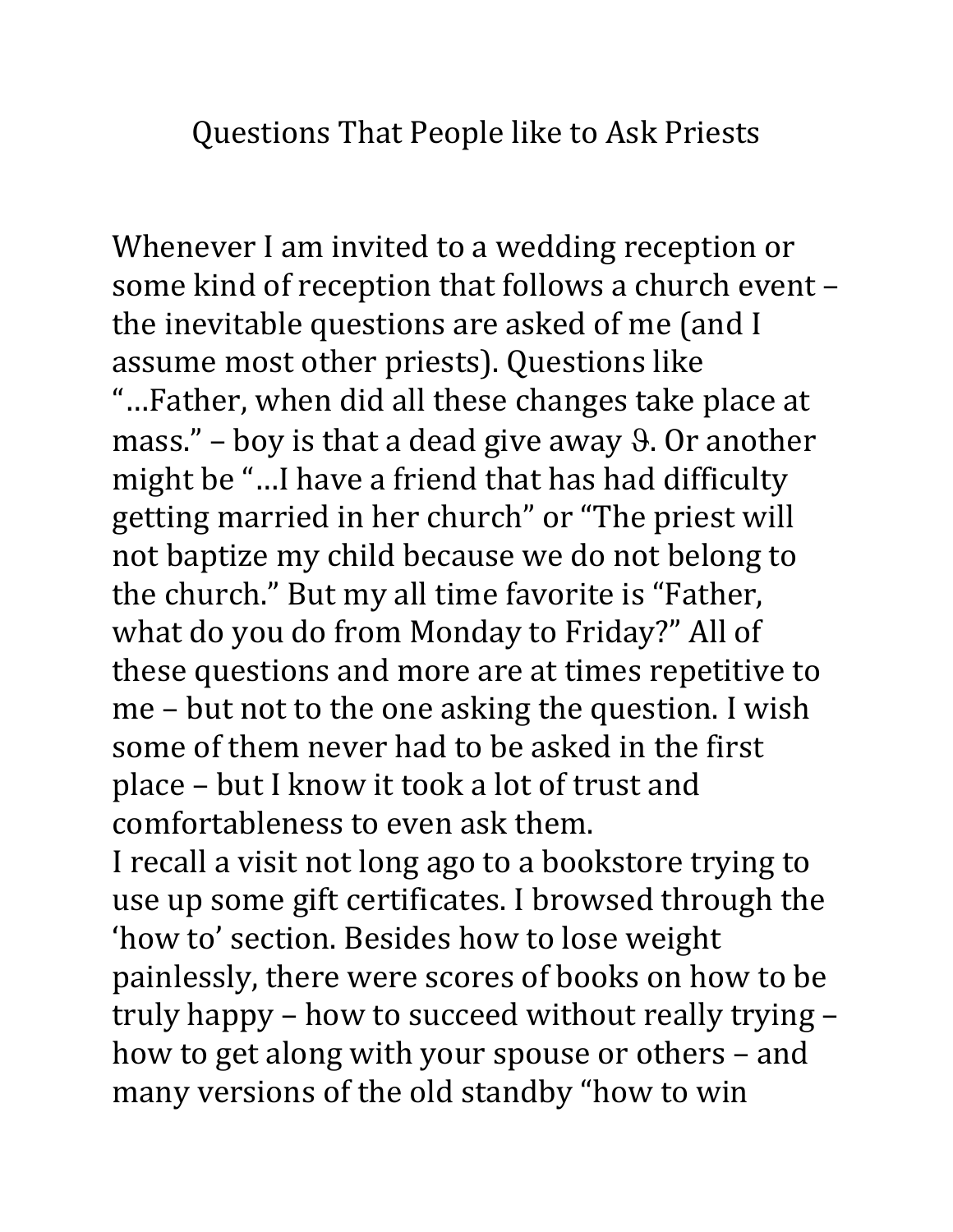friends and influence people." Each author promises to uncover the secret of a happy and fulfilled life – as though they had captured it themselves.

I reflect often on what might be considered a "missing link" in the search for happiness and fulfillment. Family, in whatever model it takes, seems to be the place to start. The nurturing presence of parent models gives direction to our lives and, with proper wisdom, allows us to grow at our own pace with a foundation that is always reliable. From family comes the inner dimension of our life – faith or the spiritual journey. It is here that God speaks and a sacred relationship is born. How well we take responsibility for that relationship can make all the difference, in my opinion, as to how happy and fulfilled we can become.

Many people who engage me in conversation often ask another question, "…I do not understand why God allows tragedy and misfortune to happy to us – and because I cannot find the answer to those questions, I feel distant from him or a church." I certainly can relate to that kind of frustration and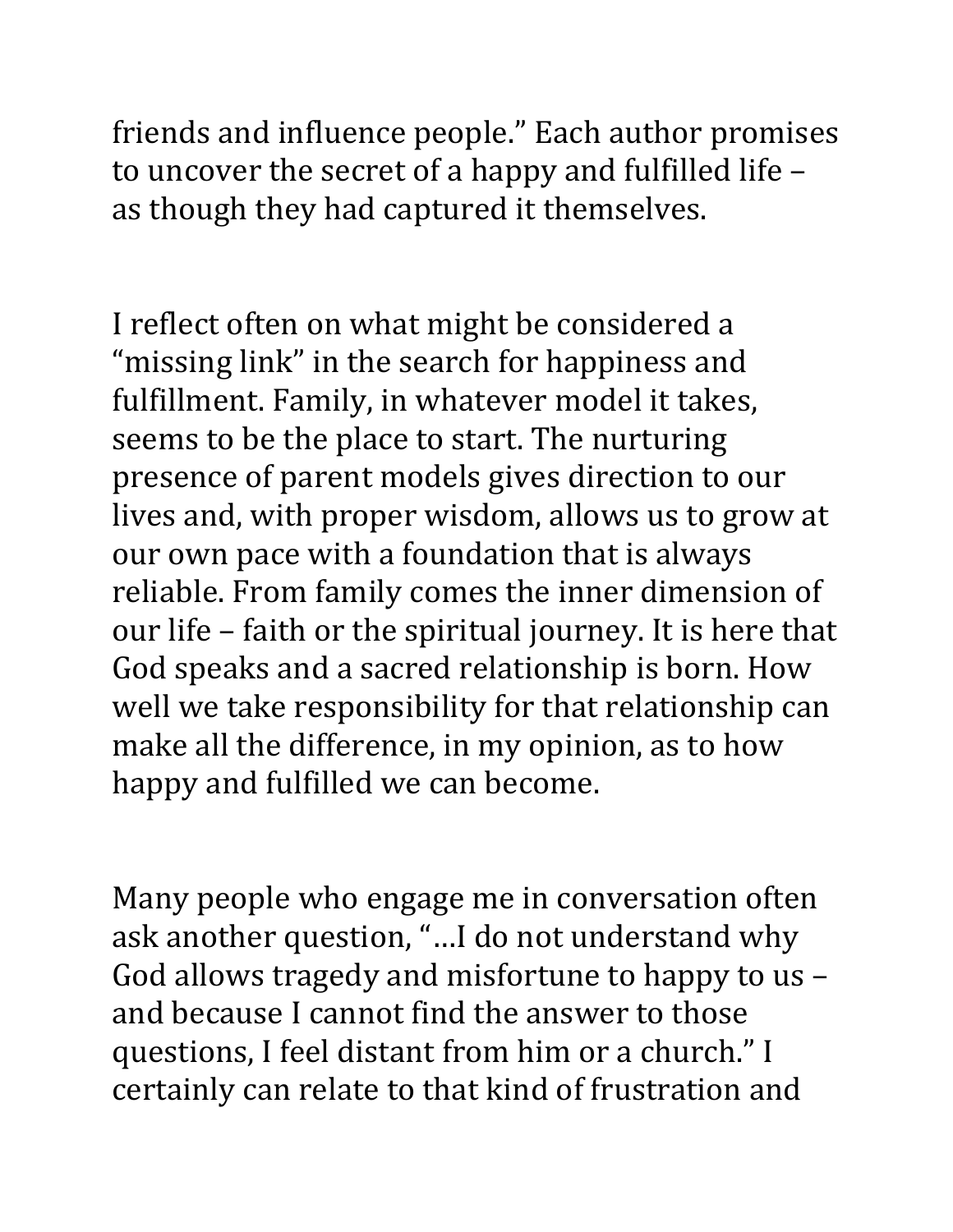even anger – it happens and we want answers NOW. But answers cannot come in a human way – only in the inner dimension of our lives. That is how God works – he embraces us from within and assists us in finding answers to our questions – and this is where the real problem lies – how does he assist us.

For me it comes from developing a faith life – a spiritual journey. I know that it started when I was very young – but lots of things have happened since then. Real faith comes through the "messy stuff" in life and looking for God in the midst of it. A new year is a perfect time to get "messy" and begin to confront "stuff" – "Clean out our closets" so to speak.

I am somewhat prejudice here – but I feel the church community is where God can most actively be found and assist us in dealing with the "messy" stuff. The church community is where the "messy stuff" often finds itself. Through a sound and healthy relationship with a church community – we can find God very actively involved in answering our questions. A good experience of faith can also lead us to inner peace – where no one can touch us – where it just you and God. When that happens